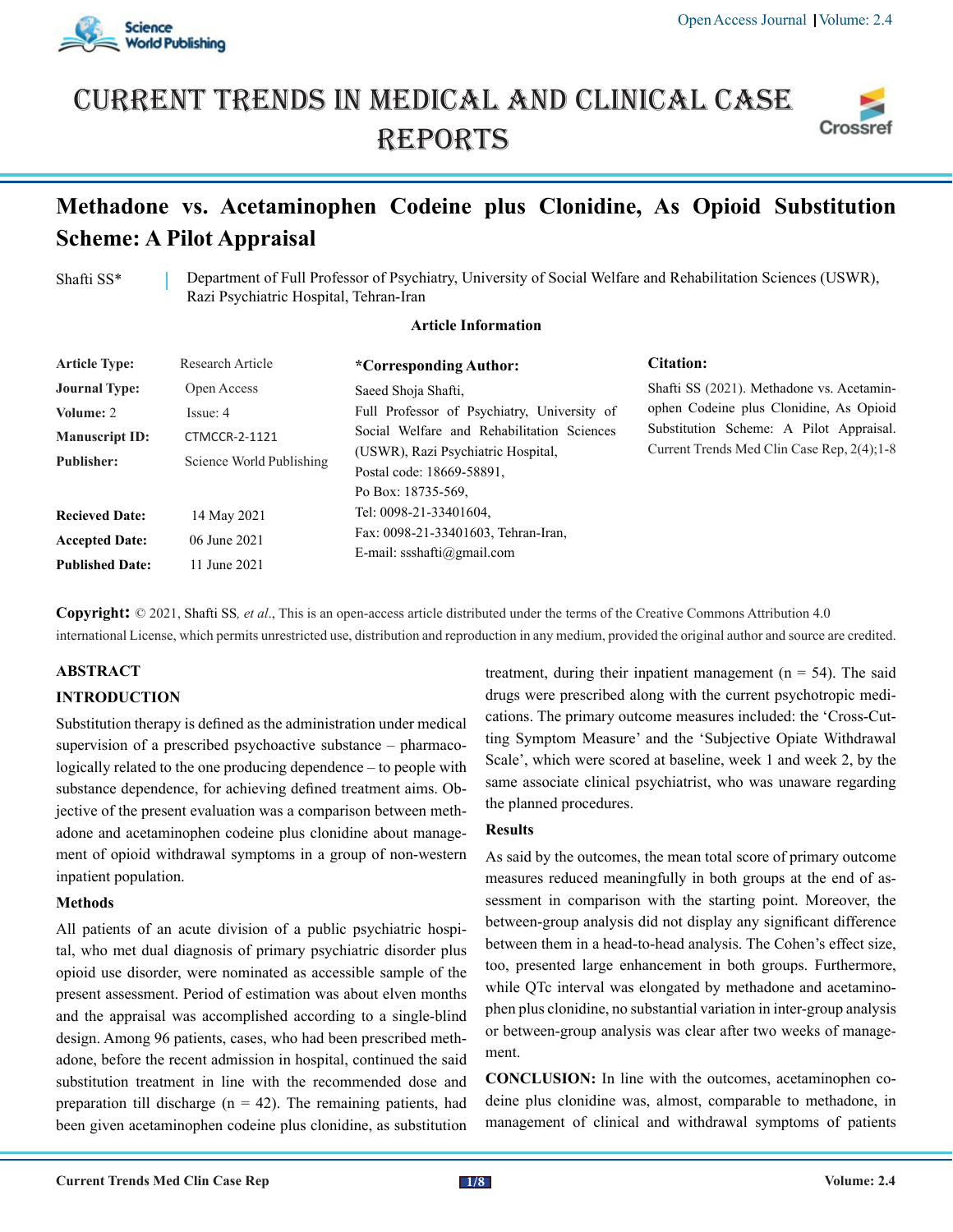

with opioid dependence.

KEY WORDS: substance abuse; opioid dependence; detoxification; methadone; clonidine; acetaminophen codeine; pharmacologic treatment;

# **INTRODUCTION:**

The three opioid receptors (mu, delta and kappa receptors) mediate activities of both exogenous opioids (medicines) and endogenous opioid peptides, and characterize the key actors in the comprehension of opioid-controlled behaviors [1]. Opioid receptors belong to the superfamily of G protein-coupled receptors. Agonist binding to these receptors ultimately causes inhibition of neuronal activity [1]. Opioid peptides are involved in a variety of functions regulating stress responses, feeding, mood, learning, memory, and immune functions [2]. With repeated administration of opioid drugs, tolerance develops, and higher doses of the medications are necessary to gain the wanted effect [3]. While the existent data display complex and broad changes of the endogenous opioid system following repeated stimulation of mu receptors by opioids, the exact values of those alterations remain indistinct. Anyhow, it is probable that the enduring dysregulation of the opioid system impacts stress responses and drug-taking activities [4]. Symptom severity of opioid withdrawal is associated to the specific narcotic used; amount used; duration of use; and setting factors [5]. Withdrawal phenomena are generally the opposite of acute agonist effects, and people differ markedly, both as to which symptoms are present and their severity [6]. Substitution therapy is defined as the administration under medical direction of a prescribed psychoactive substance, which is pharmacologically related to the one producing dependence, to persons with substance dependence, for attaining defined treatment goals. Substitution therapy is commonly used in the management of opioid dependence and is often referred to as "opioid substitution treatment," "opioid pharmacotherapy", or "opioid replacement therapy" [7]. The mechanisms of action of opioid substitution therapy include prevention of disruption of molecular, cellular and physiological events and, in fact, normalization of those functions already disrupted by chronic use of opiates [8]. Since 1970, methadone maintenance treatment has grown substantially to become the dominant form of opioid substitution treatment globally [9]. Though opioid dependence has more treatment agents accessible than other abused medications, none are curative. They can, however, significantly reduce withdrawal symptoms and craving, and block opioid effects. The most effective withdrawal method is substituting and tapering methadone or buprenorphine. α2- adrenergic agents, as well, can ameliorate untreated symptoms or substitute for agonists if not available [10]. Methadone is orally effective and produces smoother withdrawal. It is safe, if care is taken with initial dosing [10]. Methadone is a long-acting agent, and is excreted primarily in the urine

and is an agonist at  $\mu$  and  $\delta$  opiate receptors. It is primarily metabolized through cytochrome P450 (CYP) enzymes, predominantly involving the CYP3A4 pathway [11, 12]. Effects are more likely early in treatment before plasma levels have stabilized [13]. Also, the Food and Drug administration (FDA) approved sublingual buprenorphine in 2002 for office-based treatment for detoxification or maintenance of opioid dependence. Buprenorphine is long-acting, safe, and effective by the sublingual route, but may precipitate withdrawal symptoms if given too soon after an opioid agonist [14]. Clonidine, an antihypertensive drug and α2-adrenergic agonist preparation, as well, has been used to help opioid withdrawal in both inpatient and outpatient settings for over 25 years [15, 16]. It works by binding to  $\alpha$ 2 auto receptors in the locus coeruleus and suppressing its hyperactivity during withdrawal. While doses of 0.4 to 1.2 mg/day or higher reduce many of the autonomic components of the opioid withdrawal syndrome, symptoms such as restlessness, lethargy, insomnia, and muscle aches may not be satisfactorily controlled [17]. Compared with methadone-aided withdrawal, clonidine has more side effects, especially hypotension, but is less likely to lead to post-withdrawal rebound [10]. Objective of the present evaluation was a comparison between methadone and acetaminophen codeine plus clonidine about management of opioid withdrawal symptoms in a group of non-western inpatient population.

#### **Methods:**

Among the separate divisions of a public psychiatric hospital, one of its male sectors was designated as the specific field of investigation. For evaluation, all acute psychiatric inpatients who meet dual diagnosis of primary psychiatric disorder plus opioid use disorder; had been selected as accessible sample. Psychiatric diagnosis was according to the 'Diagnostic and Statistical Manual of Mental Disorders', 5<sup>th</sup> edition criteria (DSM-5) [18]. Duration of assessment was around eleven months (July 2018 – June 2019) and the evaluation was performed according to a single-blind plan. So, the assessor, who was an associate psychiatrist, was completely unaware about the prescribed medications. While this study was carried out consistent with the 'Declaration of Helsinki and Ethical Principles for Medical Research Involving Human Subjects' [19], the patients were informed about the procedure, and a signed informed consent was received from those who were interested in participating in the study. Substance abuse had been diagnosed by the routine urine toxicology test, which was performed before admission and its result was positive for opioid drugs in individuals with opioid use disorder. In the course of assessment, among 211 admitted psychiatric patients, 121 patients (54.34%) were substance abuser, too (whether opioid, cocaine, stimulant, alcohol or a combination of them). Among them, 108 patients were primarily opioid abuser, who had routinely abused opioid, independently,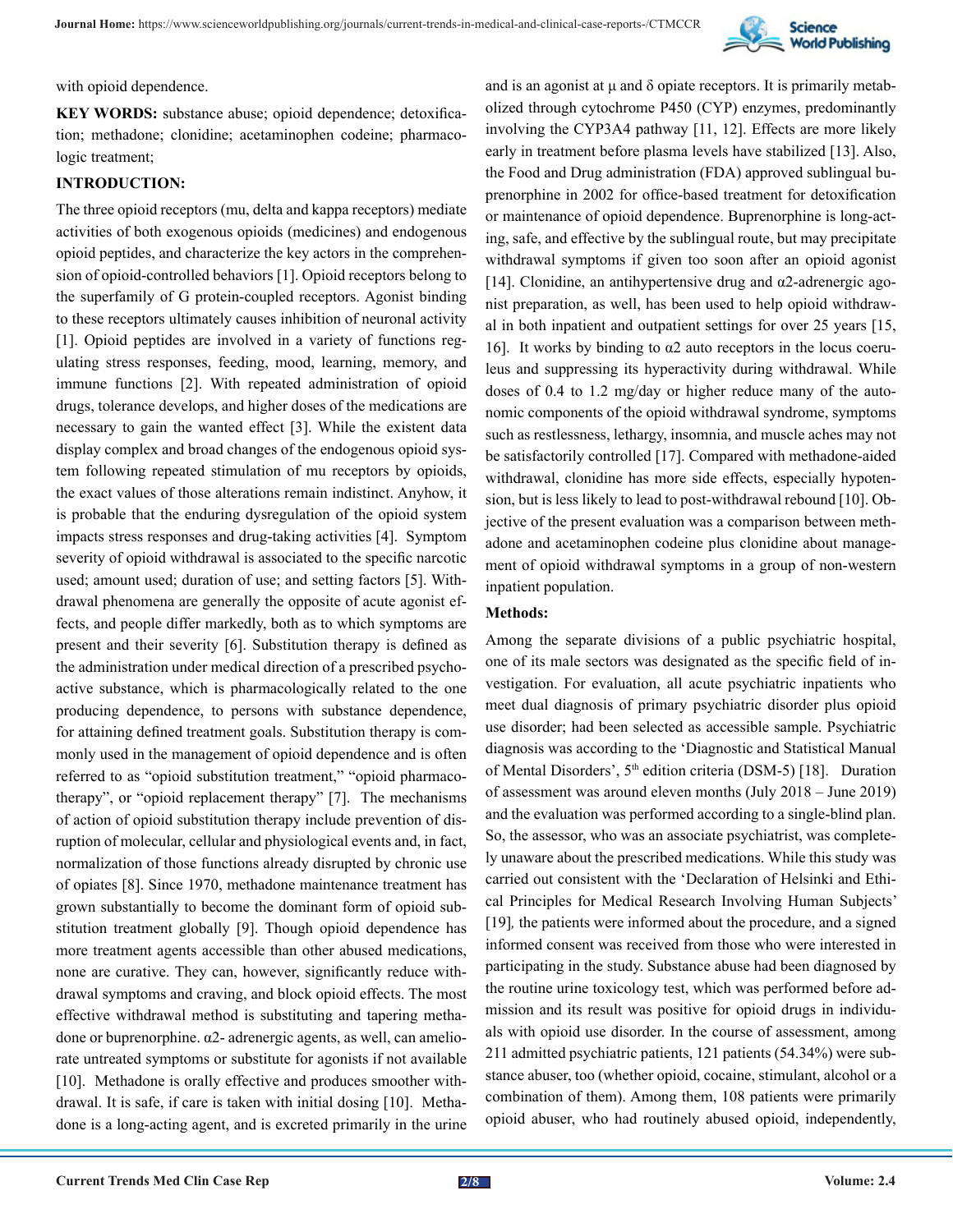

or along with other available substances. Twelve patients withdrew soon and released from the hospital according to personal reasons. Among the remaining patients (n=96), and in addition to the current psychotropic medications, individuals who were prescribed methadone, according to printed instructions that had been signed by authentic physicians, in advance of the recent admission in hospital, were allowed to continue their substitution treatment according to the recommended dosage and formulation till release  $(n = 42)$ . The remaining group of patients received acetaminophen codeine (acetaminophen = 325 mg, and codeine phosphate  $= 15$  mg) plus clonidine (tablet=0.2 mg), as substitution treatment, during their inpatient management ( $n = 54$ ). The starting dose of acetaminophen codeine was 1 tablet three times per day, which could be elevated to two tablets every eight hours, if necessary. After settle down, acetaminophen codeine was tapered flexibly by one tablet every 3 days, or more slowly, according to situation. The starting dose of clonidine was 0.1- 0.2 mg every eight hours, which could be given if the systolic blood pressure was  $\geq 10$  mg Hg. After relax, and in consort with tapering of acetaminophen codeine, clonidine was tapered flexibly by 0.1 mg every five days, which in the long run would be terminated after ending of the acetaminophen codeine. The primary outcome measures in the current assessment included the 'Cross-Cutting Symptom Measure (CCSM)' (18) and the 'Subjective Opiate Withdrawal Scale (SOWS)' [20]. The CCSM is a patient- or informant-rated measure that assesses mental health domains that are important across psychiatric diagnoses. It is intended to help clinicians identify more areas of inquiry that may have significant impact on the individual's treatment and prognosis. In addition, the measure may be used to track changes in the individual's symptom presentation over time. The adult version of the measure consists of 23 questions that assess 13 psychiatric domains, including depression, anger, mania, anxiety, somatic symptoms, suicidal ideation, psychosis, sleep problems, memory, repetitive thoughts and behaviors, dissociation, personality functioning, and substance use. Each domain consists of one to three questions [18]. The SOWS, also, is a patient- or informant-rated measure that assesses withdrawal symptoms from opioids and tracking their changes over time. It consists of 16 questions with respect to typical opioid withdrawal symptoms [20]. In the present evaluation, the primary outcome measures had been scored at baseline, week 1 and week 2, by the same associate clinical psychiatrist, who was unaware respecting the planned protocols.

#### **STATISTICAL ANALYSIS**

Patients were compared on baseline characteristics by independent samples t-test. treatment effectiveness, as well, which had been assessed by CCSM and SOWS, had been analyzed by independent samples t-test and repeated measures analysis of variance

(ANOVA), for intra-group analysis, and Split-plot (mixed) design ANOVA, for between-group analysis. Also, Cohen's effect size (ES'), for measurement of the strength of effectiveness, and power of the study (Post-hoc), for evaluation of Type II error, had been analyzed. Statistical significance was defined as p value  $\leq$ 0.05. MedCalc Statistical Software version 15.2 was used as statistical software tool for analysis.

#### **RESULTS**

Analysis for efficacy was based on data from comparable amount patients in both groups ( $z = 1.73$ ,  $p \le 0.08$ , CI 95%: -0.26, 0.01), with similar demographic and diagnostic variables (Table 1). Relatively, 20%, 10%, 20%, 10% and 40% of cases met diagnosis of schizophrenia, bipolar disorder, depression, PTSD, and personality disorders, respectively. Intra-group analysis showed that the mean total score of CCSM and SOWS decreased significantly in both groups at the end of trial in comparison with the baseline  $[(t = 2.47, p \le 0.01, CI 95\% : 0.84, 7.73)]$ and (t =  $3.976$ , p  $\leq$  0.0002, CI 95%: 3.45, 10.35), for methadone, and (t = 3.17, p  $\leq$ 0.002, CI 95%: 1.37, 5.94), and (t = 7.227, p  $\leq$ 0.0000, CI 95%: 5.23, 9.19), for acetaminophen codeine plus clonidine, about CCSM and SOWS, respectively] (Figure 1 and 2). Repeated measures analysis of variance (ANOVA), as well, showed significant changes in both groups with respect to the CCSM [F  $(2,106) = 23.6$ , p<0.0000, SS=439.86 MSe=9.33, and F  $(2, 82) =$ 7.80 p<0.007, SS=3117.36 MSe=399.66, for acetaminophen codeine plus clonidine and methadone, respectively] and SOWS [F  $(2,106) = 31.08$ , p<0.0003, SS=316.75 MSe=8.94, and F (2, 82)  $= 6.89$  p $\leq 0.001$ , SS=2903.48 MSe=261.82, for acetaminophen codeine plus clonidine, and methadone, respectively] in the 2nd week. On the other hand, the between-group analysis did not show any significant difference between these two groups in the baseline, the first week and the second week (Figure 1 and 2), which was exposed again by Split-plot (mixed) design ANOVA  $[F (2, 94) =$ 0.144 p<0.866, SS=2.17 MSe=7.55, and F (2,94) = 0.237 p<0.138, SS=3.22 MSe=8.70, on CCSM and SOWS, respectively, in the second week]. Since the sample size was small, the Cohen's effect size (ES') was analyzed regarding changes of outcome measures at the end of trial, which showed large improvement in both groups [(Cohen's d=1.39, effect-size  $r=0.57$ ), and (Cohen's d=0.86, effect-size  $r=0.39$ ), with respect to CCSM, and (Cohen's  $d= 0.96$ , effect-size  $r= 0.43$ ), and (Cohen's d= 1.13, effect-size  $r= 0.49$ ), with respect to SOWS, for acetaminophen codeine plus clonidine, and methadone, respectively]. Post-hoc power analysis showed an appropriate power of 0.77 (Critical  $t < 94$  = 1.66, Delta = 2.43) for the present assessment, which changed to power  $= 0.88$  in the frame of Compromise power analysis (n1=42, n2=54, Critical  $t<94$  = 1.22, Delta = 2.44). Also, while QTc interval was prolonged from 0.41+/-0.08 to 0.42+/-0.01 and 0.40+/-0.07 to 0.41+/-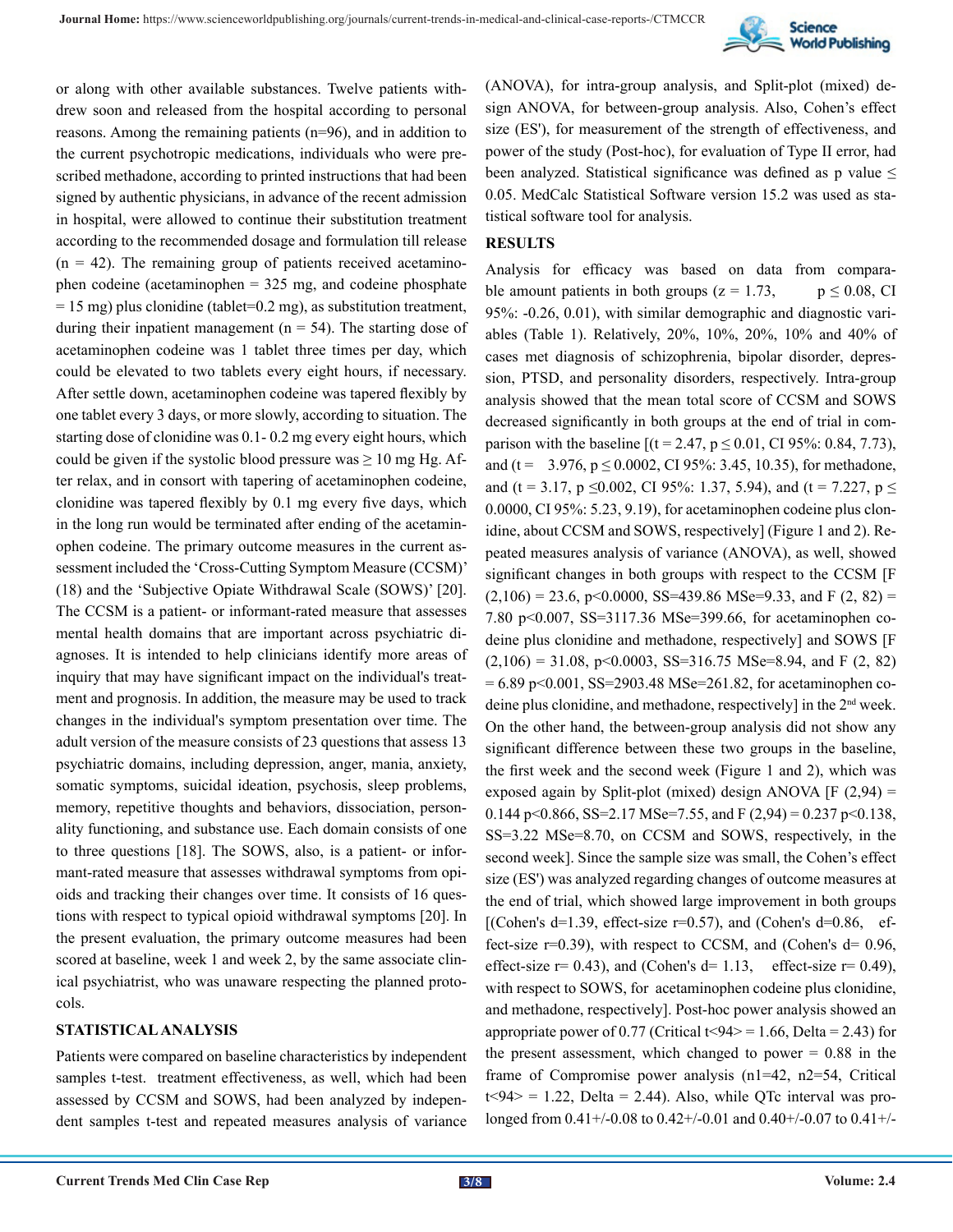

0.06, by methadone and acetaminophen clonidine, respectively, no significant alteration in inter-group analysis  $[(t= -0.804, p \le$ 0.423, CI 95%: -0.03, 0.01) and ( $t= 1.067$ ,  $p \le 0.288$ , CI 95%: -0.01, 0.03), for methadone and acetaminophen clonidine, respectively]or between-group analysis (t= 0.652,  $p \le 0.5159$ , CI 95%:  $-0.02$ , 0.04) and (t= 1.067, p  $\leq$  0.288, CI 95%:  $-0.01$ , 0.03 ), in baseline and week 2, respectively] was clear after two weeks of management.

| Demographic Variables                     | Acetaminophen codeine + clonidine<br>$(n=54)$ | Methadone $(n=42)$ | т       |        | <b>CI</b>     |
|-------------------------------------------|-----------------------------------------------|--------------------|---------|--------|---------------|
| <b>Gender (male)</b>                      | 100%                                          | $100\%$            |         |        |               |
| Age (years); mean (SD)                    | $31.27 \pm 5.81$                              | $29.68 \pm 6.34$   | 1.27    | 0.2    | $-0.88, 4.06$ |
| Duration of illness (years);<br>mean (SD) | $6.24\pm3.66$                                 | $7.45 \pm 2.53$    | $-1.82$ | 0.07   | $-2.52, 0.10$ |
| <b>Baseline CCSM</b>                      | $26.19\pm 6.30$                               | $24.50 \pm 9.52$   | 1.04    | 0.3    | $-1.53, 4.90$ |
| <b>Baseline SOWS</b>                      | $30.31 \pm 10.54$                             | $28.85 \pm 9.42$   | 0.705   | 0.4826 | $-2.65, 5.57$ |

**Table1:** Demographic profile of participants.

Abbreviations: CCSM = Cross-Cutting Symptom Measure; SOWS = Subjective Opiate Withdrawal Scale.



**Figure 1:** Analysis did not show any significant difference between two groups regarding changes of Cross-Cutting Symptom Measure.



**Figure 2:** Analysis did not show any significant difference between two groups regarding changes of Subjective Opiate Withdrawal Scale.

#### **DISCUSSION**

While compared with other drugs of abuse, opioid dependence benefits from a broader range of accessible pharmacological apparatuses for treatment [11], numerous studies have confirmed that methadone maintenance of opioid addicts significantly reduces criminal activity, illicit opioid use, mortality, morbidity, and the

risk of new human immunodeficiency virus (HIV) infection, particularly when used with enhanced supplementary services [21, 22, and 23]. Though methadone's plasma half-life, once stabilized, averages 24 to 36 hours with a range of 13 to 50 hours, making it a useful once-daily maintenance medication compared with morphine or heroin, individual differences in rate of metab-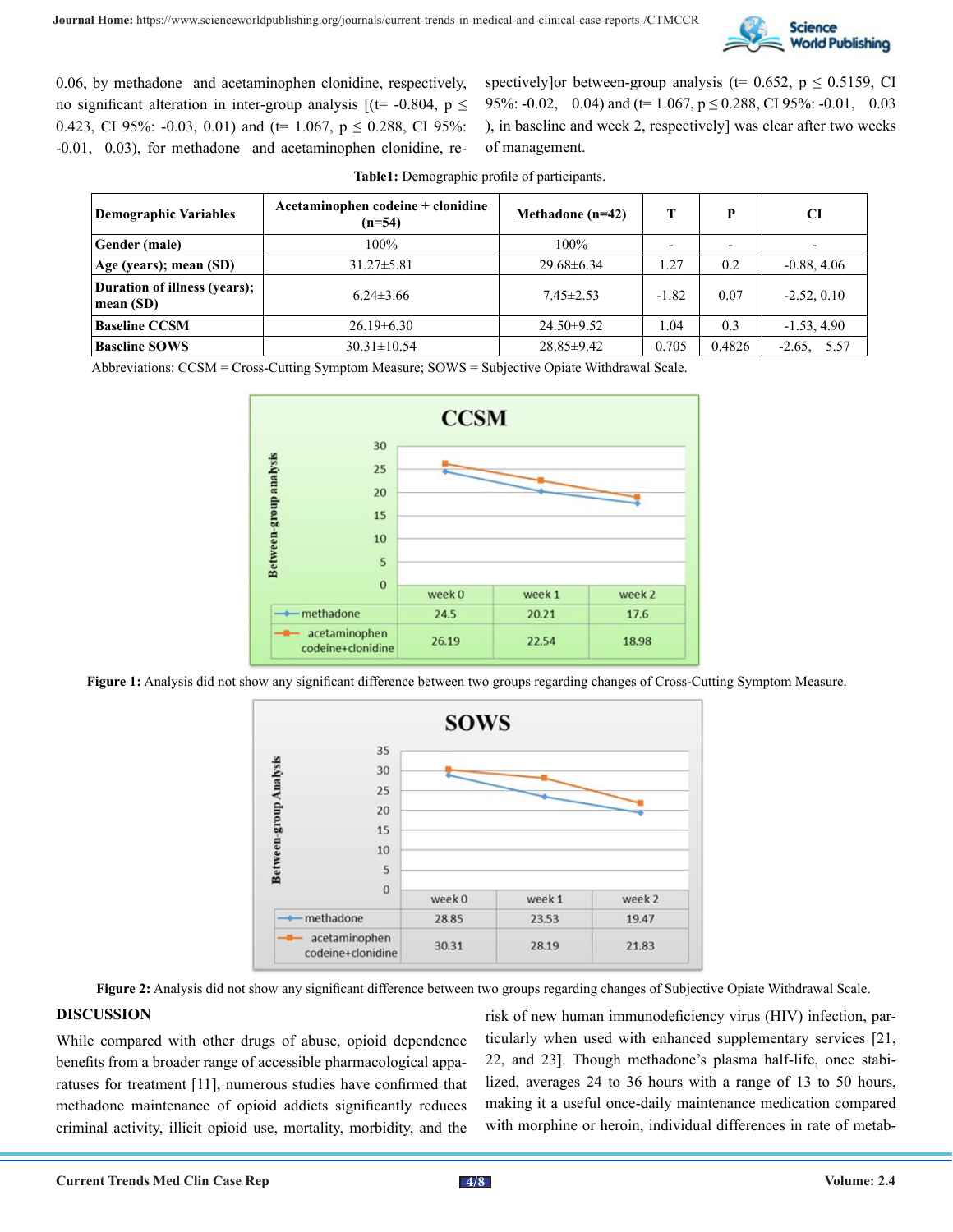

olism may produce complaints of withdrawal symptoms, even in those on a stable dose [24]. Anyhow, doses of 30 to 40 mg of methadone usually prevent most withdrawal symptoms and craving [25]. On the other hand, there is high prevalence of comorbid psychiatric and substance abuse ailments among opioid addicts [26]. So, methadone programs need to screen and refer patients for medical treatment, along with providing or referring for psychiatric illnesses if patients are to passably recover (10). Though methadone is just a medication and not a treatment [27], some randomized studies have suggested that methadone alone is better than being on a waiting list [28]. Back to our discussion and according to the results, while with respect to the primary outcome measures a significant improvement was clear in both groups, no significant difference was palpable between them at the end of trial. Such a finding is in agreement with the findings of Mattick et al. [29], Amato et al. [30], and Nielsen et al. [31], with regard to methadone, as an effective maintenance treatment of opioid dependence by retaining patients in treatment and decreasing opioid use more than non-opioid based replacement therapy, and Renner et al. [32], Strain et al. [33], and Collins et al. [34], with reference to clonidine, for reduction of autonomic symptoms of rapid opioid withdrawal, and Oliva et al. [35], about opioid agonist, for management of opioid withdrawal symptoms and the associated subjective sensations. But about the risk of death during opiate substitution treatment, while our finding was not in harmony with the findings of Gao L et al. [36] Cornish R et al. [37], Krantz et al. [38], Kornick et al. [39], Martell et al. [40], Mayet et al. [41], and Pani et al. [42], due to lack of serious cardiac catastrophes during the present evaluation, persevering cautionary care is a necessary need. Moreover, there was not any significant alteration in QTc in intra-group and between-group analysis. Nonetheless, by taking into consideration the possibility of methadone induced QTc interval prolongation [36] and torsade de pointes [39, 41], which necessitates the QTc interval screening for cardiac risk in methadone treatment of opioid dependence, prescription of more innocent medications, like codeine or clonidine, which has yet no report similar to the impact of methadone on cardiac conduction in opiate users, particularly in cases with intraventricular conduction defects, looks a better strategy. Anyhow, beyond the high risk of fatal respiratory depression, while methadone is associated with prolongation of the electrocardiographic QT interval, the link to cardiac dysrhythmia and sudden cardiac death remains an open question [43]. Indeed, recent studies did not confirm the role of methadone in sudden cardiac death as it was before suspected [44]. On the other hand, acetaminophen codeine and clonidine are cheaper and more accessible in developing countries, than methadone, which is a controlled drug and more expensive than the aforesaid medications, and is available only in clinics specified for treatment of addiction. Also, methadone is a drug with a high

dependency potential and a low lethal dose, which is more potent than opium and other opioids, and may generate its own process of abuse and addiction; a risk, which is less notable with respect to other comparable prescriptions. Essentially, it is undeniable that the methadone and buprenorphine have brought a real benefit in the opioid addiction treatments and have reduced remarkably the death by overdoses and the transmission of blood-borne diseases. They were also shown to keep immune and memory functions, have positive effects on psychopathology and reduction of polyabuse [45]. However, like any other medications, they are not fully effective as many patients under OST might still relapse [46, 47], and because they are  $\mu$ - receptor agonist they may be misused [48]. In addition to methadone, the promised safety of buprenorphine was challenged as soon it arrived on the market and for example in France, several death cases were reported where buprenorphine was diverted (intravenous use) [49]. More recently, when gabapentin was used with opioids, there was a substantial increase in the risk of opioid-related death [50]. Moreover, many side effects have been reported with these OST such as a decrease of cognitive performance or sexual dysfunction in men [51]. In rodents, a short treatment (5 days) with buprenorphine or methadone is able to induce behavioral and neurochemical changes until 35 days after withdrawal. so, it looks necessary to find new μ-receptor agonists, or new combinations of μ- receptor agonists and other ligands, that would not induce the neuro-adaptations responsible for the harmful effects of opioids (e.g., addiction, respiratory depression), and would therefore gradually restore homeostasis, thus allowing for instance a complete escape from addiction [52].

The "opioid crisis" dramatically exposes the need for more research in at least two main directions. One is to find better opioid analgesics with less and even almost no addictive potential. The other direction is the discovery of new medications to treat opioid addiction. Regarding the treatment of opioid addiction, no real progress was evident since the introduction of methadone and buprenorphine and most of the current research consists of work related to these compounds or other marketed opioids such as modifying the formulation to get slow release compounds [9]. While the most evidence-based treatment for opioid dependence is opioid agonist maintenance treatment, there are some critical, yet unaddressed issues of OST, especially in the developing countries. These comprise of generalizability of the evidence for OST, especially for natural and pharmaceutical opioids and for all age groups, optimum dose and duration of OST, and mode of treatment delivery including the frequency of dispensing. So, instead of direct copying from Western models, it is important to try to understand the useful and safe program and policy options that are proper for developing societies, with their own assets as well as vulnerabilities [53]. So, while these findings are potentially important, further research should be conducted to properly account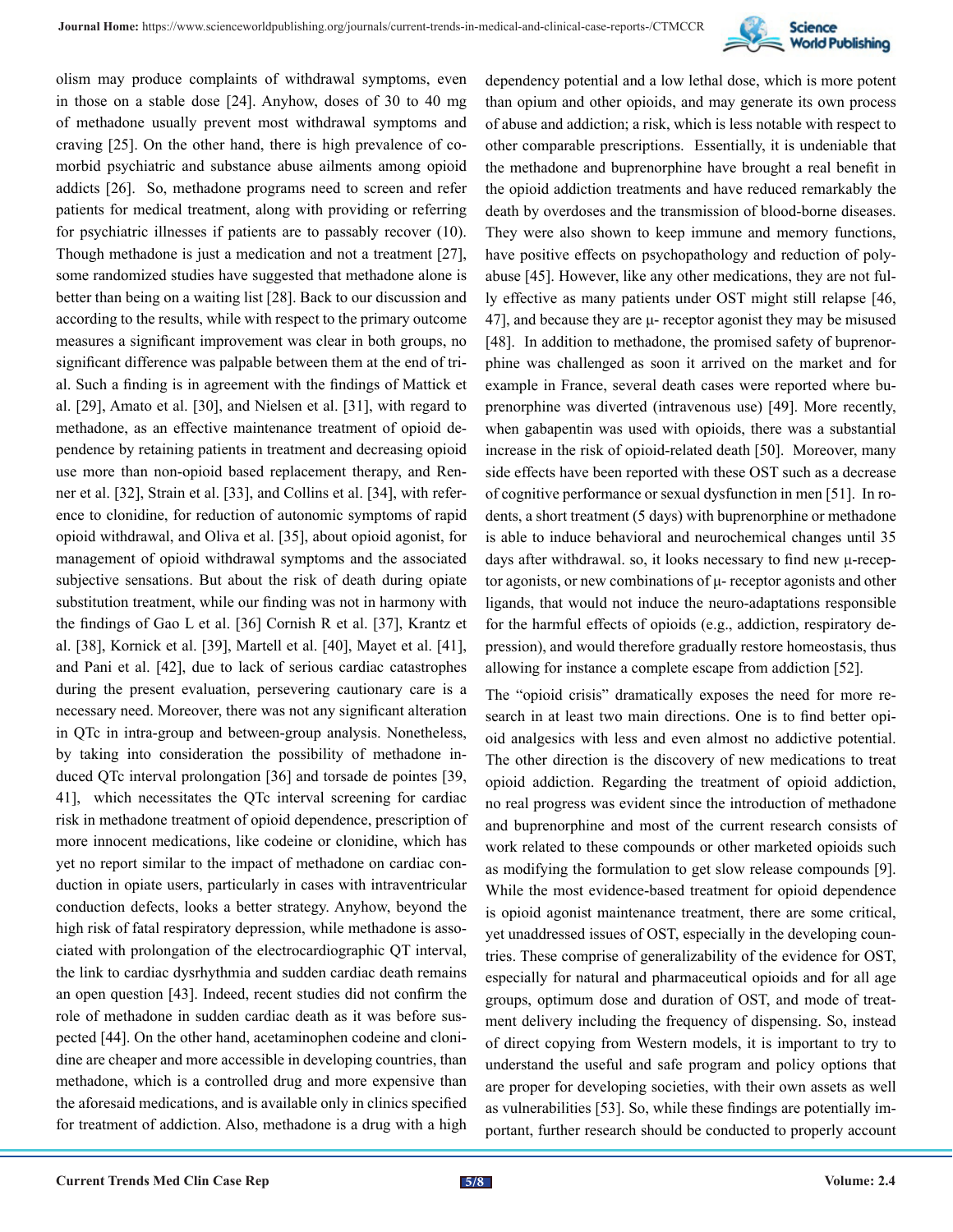

for potential confounding and choice bias in comparisons of side effects and mortality risk between opioid substitution treatments, as well as throughout periods in and out of each treatment [54]. Substance dependence is a complex disorder with biological mechanisms affecting the brain and its capacity to control substance use. It is not only determined by biological and genetic factors, but psychological, social, cultural and environmental factors as well. Currently, there are no means of identifying those who will become dependent, either before or after they start using drugs. So, substance dependence is a medical disorder that could affect any human being. Hence, in view of its comorbidity with other mental or medical illnesses, assessment, treatment and research would be most effective if an integrated approach were adopted. Besides, investments in neuroscience research must continue and expand to include investments in social science, prevention, treatment and policy research, since reduction in the burden from substance use and related disorders must rely on evidence-based policies and programs which are the result of research and its application [9]. Small sample size, short duration of assessment, restriction of study to one academic center, and lack of placebo arm were among the weaknesses of the current evaluation. No doubt, more systematic comparative studies will help to choose better and safer policies with respect to available substitutive strategies.

# **CONCLUSIONS**

In line with the outcomes, acetaminophen codeine plus clonidine was, almost, comparable to methadone, in management of clinical and withdrawal symptoms of patients with opioid dependence.

#### **ACKNOWLEDGEMENTS**

The author gratefully acknowledges dear colleagues and personnel of the Raze psychiatric hospital for their valuable assistance and support.

# **REFERENCES**

- 1. [Mansour A, Fox CA, Akil H, Watson SJ. Opioid-receptor mRNA](https://pubmed.ncbi.nlm.nih.gov/7535487/)  [expression in the rat CNS: anatomical and functional implications.](https://pubmed.ncbi.nlm.nih.gov/7535487/) [Trends Neurosci. 1995; 18: 22 - 29.](https://pubmed.ncbi.nlm.nih.gov/7535487/)
- 2. Akil H, Meng F, Devine DP, Watson SJ. Molecular and neuroanatomical properties of the endogenous opioid systems: implications for the treatment of opiate addiction. Seminars in Neuroscience. 1997; 9: 70 - 83.
- 3. Vaccarino AL, Kastin AJ. Endogenous opiates. Peptides. 2001; 22: 2257-2328.
- 4. [Williams JT, Christie MJ, Manzoni O. Cellular and synaptic adap](https://pubmed.ncbi.nlm.nih.gov/11152760/)[tations mediating opioid dependence. Physiological Reviews. 2001;](https://pubmed.ncbi.nlm.nih.gov/11152760/) [81: 299 - 343.](https://pubmed.ncbi.nlm.nih.gov/11152760/)
- 5. [Martin WR, Jasinski DR. Physiological parameters of morphine de](https://pubmed.ncbi.nlm.nih.gov/5352850/)[pendence in man: tolerance, early abstinence, protracted abstinence.](https://pubmed.ncbi.nlm.nih.gov/5352850/) [J Psychiatr Res. 1969; 7: 9-17.](https://pubmed.ncbi.nlm.nih.gov/5352850/)
- 6. Kleber H. Opioids: detoxification. In: Galanter M, Kleber, HD, eds. Textbook of Substance Abuse Treatment. 2nd ed. Washington, DC: American Psychiatric Press. 1999; 251-269.
- 7. Krambeer LL, McKnelly WV, Gabrielli WF, Penick EC. Methadone therapy for opioid dependence. American Family Physician. 2001; 15: 2404-2410.
- 8. [Kreek MJ. Methadone-related opioid agonist pharmacotherapy for](https://pubmed.ncbi.nlm.nih.gov/10911931/)  [heroin addiction: history, recent molecular and neurochemical re](https://pubmed.ncbi.nlm.nih.gov/10911931/)[search and future in mainstream medicine. Ann N Y Acad Sci. 2000;](https://pubmed.ncbi.nlm.nih.gov/10911931/) [909: 186-216.](https://pubmed.ncbi.nlm.nih.gov/10911931/)
- 9. World Health Organization. Neuroscience of psychoactive substance use and dependence. WHO Library Cataloguing-in-Publication Data, Geneva, 2004.
- 10. [Kleber HD. Pharmacologic treatments for opioid dependence: de](https://pubmed.ncbi.nlm.nih.gov/18286804/)[toxification and maintenance options. Dialogues Clin Neurosci.](https://pubmed.ncbi.nlm.nih.gov/18286804/)  [2007; 9: 455-470.](https://pubmed.ncbi.nlm.nih.gov/18286804/)
- 11. [McCance-Katz EF, Rainey PM, Friedland G, Jatlow P. The prote](https://pubmed.ncbi.nlm.nih.gov/12905130/)[ase inhibitor lopinavir-ritonavir may produce opiate withdrawal in](https://pubmed.ncbi.nlm.nih.gov/12905130/)  [methadone-maintained patients. Clin Infect Dis. 2003; 37: 476-482.](https://pubmed.ncbi.nlm.nih.gov/12905130/)
- 12. [Akerele EO, Levin F, Nunes E, Brady R, Kleber H. Effects of HIV](https://pubmed.ncbi.nlm.nih.gov/12584873/)  [triple therapy on methadone levels. Am J Addict. 2002; 11: 308-314.](https://pubmed.ncbi.nlm.nih.gov/12584873/)
- 13. [Schottenfeld RS, Chawarski MC, Pakes JR, Pantalon MV, Carroll](https://pubmed.ncbi.nlm.nih.gov/15677600/) [KM, Kosten TR. Methadone versus buprenorphine with contingen](https://pubmed.ncbi.nlm.nih.gov/15677600/)[cy management or performance feedback for cocaine and opioid](https://pubmed.ncbi.nlm.nih.gov/15677600/)  [dependence. Am J Psychiatry. 2005; 162: 340-349.](https://pubmed.ncbi.nlm.nih.gov/15677600/)
- 14. [Berg ML, Idrees U, Ding R, Nesbit SA, Liang HK, McCarthy ML.](https://pubmed.ncbi.nlm.nih.gov/16930865/)  [Evaluation of the use of buprenorphine for opioid withdrawal in](https://pubmed.ncbi.nlm.nih.gov/16930865/) [an emergency department. Drug Alcohol Depend. 2007; 86: 239-](https://pubmed.ncbi.nlm.nih.gov/16930865/) [244.](https://pubmed.ncbi.nlm.nih.gov/16930865/)
- 15. [O'Connor PG, Carroll KM, Shi JM, Schottenfeld RS, Kosten TR,](https://pubmed.ncbi.nlm.nih.gov/9313020/)  [Rounsaville BJ. Three methods of opioid detoxification in a primary](https://pubmed.ncbi.nlm.nih.gov/9313020/) [care setting. A randomized trial. Ann Intern Med. 1997; 127: 526-](https://pubmed.ncbi.nlm.nih.gov/9313020/) [530.](https://pubmed.ncbi.nlm.nih.gov/9313020/)
- 16. [Kleber HD, Riordan CE, Rounsaville B, Kosten T, Charney D, Gas](https://pubmed.ncbi.nlm.nih.gov/3977557/)[pari J, et al. Clonidine in outpatient detoxification from methadone](https://pubmed.ncbi.nlm.nih.gov/3977557/) [maintenance. Arch Gen Psychiatry. 1985; 42: 391-394.](https://pubmed.ncbi.nlm.nih.gov/3977557/)
- 17. [Jasinski DR, Johnson RE, Kocher TR. Clonidine in morphine with](https://pubmed.ncbi.nlm.nih.gov/2413818/)[drawal: differential effects on signs and symptoms. Arch Gen Psy](https://pubmed.ncbi.nlm.nih.gov/2413818/)[chiatry. 1985: 1063 -1066.](https://pubmed.ncbi.nlm.nih.gov/2413818/)
- 18. American Psychiatric Association (APA). Diagnostic and Statistical Manual of Mental Disorders. 5th ed. Washington, DC: American Psychiatric Association, 2013.
- 19. [World Medical Association. World Medical Association Declaration](https://pubmed.ncbi.nlm.nih.gov/24141714/) [of Helsinki: ethical principles for medical research involving human](https://pubmed.ncbi.nlm.nih.gov/24141714/)  [subjects. JAMA. 2013; 310 \(20\): 2191-4.](https://pubmed.ncbi.nlm.nih.gov/24141714/)
- 20. [Handelsman L, Cochrane K J, Aronson M J, Ness R, Rubinstein KJ,](https://pubmed.ncbi.nlm.nih.gov/3687892/)  [Kanof PD. Two New Rating Scales for Opiate Withdrawal. Ameri](https://pubmed.ncbi.nlm.nih.gov/3687892/)[can Journal of Alcohol Abuse. 1987; 13: 293-308.](https://pubmed.ncbi.nlm.nih.gov/3687892/)
- 21. [Amato L, Davoli M, Perucci AC, Ferri M, Faggiano F, Mattick RP.](https://pubmed.ncbi.nlm.nih.gov/15925266/)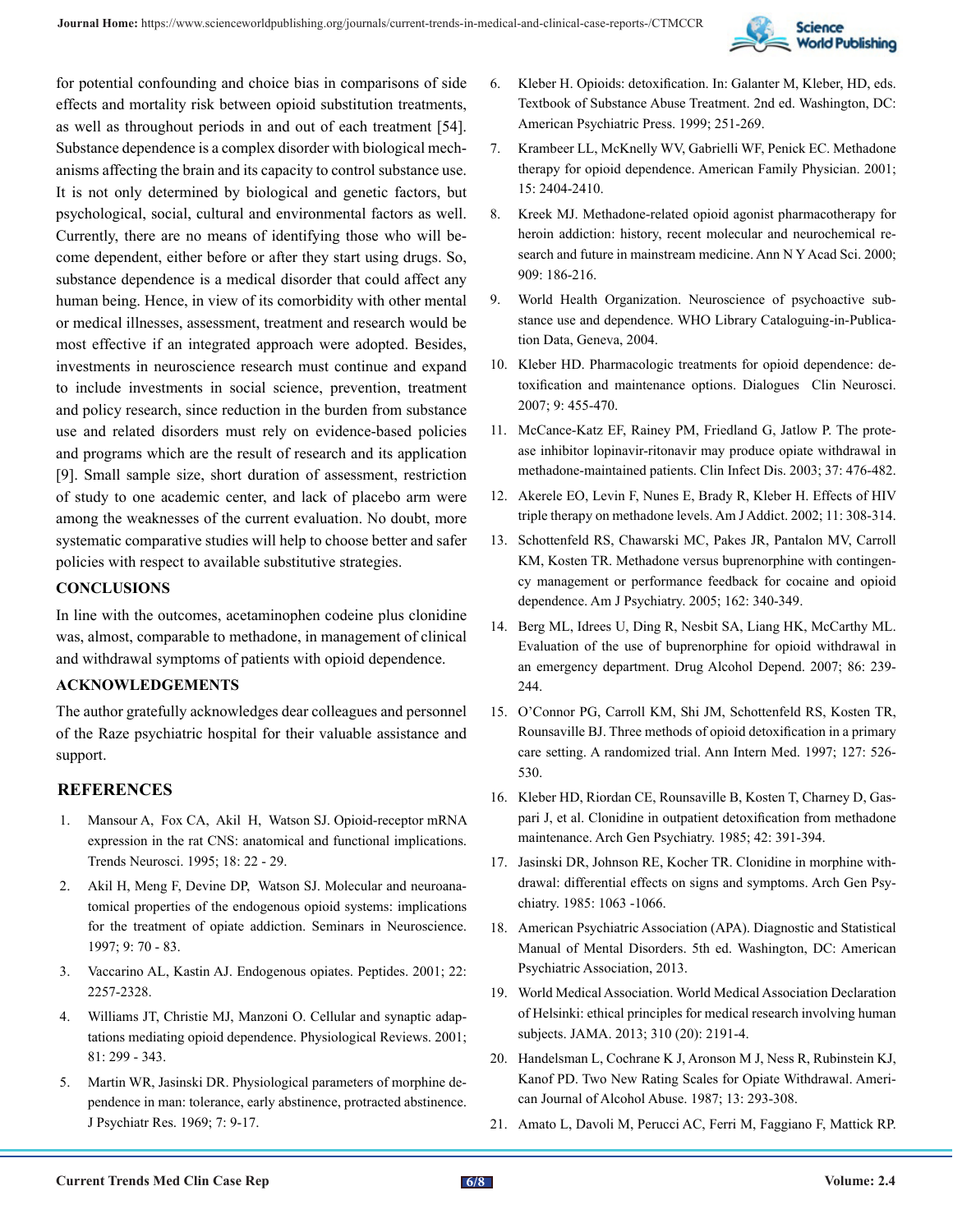

[An overview of systematic reviews of the effectiveness of opiate](https://pubmed.ncbi.nlm.nih.gov/15925266/) [maintenance therapies: available evidence to inform clinical prac](https://pubmed.ncbi.nlm.nih.gov/15925266/)[tice and research. J Subst Abuse Treat. 2005; 28\(4\): 321 - 329.](https://pubmed.ncbi.nlm.nih.gov/15925266/)

- 22. Schottenfeld RS. Opioids maintenance treatment. In: Galanter M, Kleber HD, eds. Textbook of Substance Abuse Treatment. 3rd ed. Washington, DC: American Psychiatric Press. 2004; 291-304.
- 23. [McLellan AT, Arndt IO, Metzger DS, Woody GE, O'Brien CP.](https://pubmed.ncbi.nlm.nih.gov/8385230/) [The effects of psychosocial services in substance abuse treatment.](https://pubmed.ncbi.nlm.nih.gov/8385230/) [JAMA. 1993; 269\(15\): 1953-1959.](https://pubmed.ncbi.nlm.nih.gov/8385230/)
- 24. [Dart R, Woody, G, Kleber H. Prescribing methadone as an analge](https://pubmed.ncbi.nlm.nih.gov/16230741/)[sic. Ann Intern Med. 2005; 143\(8\): 620](https://pubmed.ncbi.nlm.nih.gov/16230741/).
- 25. [Donny EC, Walsh SL, Bigelow GE, Eissenberg T, Stitzer ML.](https://pubmed.ncbi.nlm.nih.gov/11981600/)  [High-dose methadone produces superior opioid blockade and com](https://pubmed.ncbi.nlm.nih.gov/11981600/)[parable withdrawal suppression to lower doses in opioid-dependent](https://pubmed.ncbi.nlm.nih.gov/11981600/) [humans. Psychopharmacology \(Berl\). 2002; 161: 202-212.](https://pubmed.ncbi.nlm.nih.gov/11981600/)
- 26. [Murrill CS, Weeks H, Castrucci BC, Weinstock HS, Bell BP, Spruil](https://pubmed.ncbi.nlm.nih.gov/11867316/) [C, et al. Age-specific seroprevalence of HIV, hepatitis B virus, and](https://pubmed.ncbi.nlm.nih.gov/11867316/) [hepatitis C virus infection among injection drug users admitted to](https://pubmed.ncbi.nlm.nih.gov/11867316/) [drug treatment in 6 US cities. Am J Public Health. 2002; 92\(3\):](https://pubmed.ncbi.nlm.nih.gov/11867316/)  [385-387.](https://pubmed.ncbi.nlm.nih.gov/11867316/)
- 27. [Brooner RK, Kidorf MS, King VL, Stoller KB, Neufeld KJ, Kolod](https://pubmed.ncbi.nlm.nih.gov/17257782/)[ner K. Comparing adaptive stepped care and monetary-based](https://pubmed.ncbi.nlm.nih.gov/17257782/) [voucher interventions for opioid dependence. Drug Alcohol De](https://pubmed.ncbi.nlm.nih.gov/17257782/)[pend. 2007; 88 \(2\): 14-23.](https://pubmed.ncbi.nlm.nih.gov/17257782/)
- 28. [Schwartz RP, Jaffe JH, Highfield DA, Callaman JM, Grady KE.](https://pubmed.ncbi.nlm.nih.gov/16793221/) [A randomized controlled trial of interim methadone maintenance:](https://pubmed.ncbi.nlm.nih.gov/16793221/) [10-month follow-up. Drug Alcohol Depend. 2007; 86: 30 - 36.](https://pubmed.ncbi.nlm.nih.gov/16793221/)
- 29. [Mattick RP, Kimber J, Breen C, Davoli M. Buprenorphine main](https://pubmed.ncbi.nlm.nih.gov/15266465/)[tenance versus placebo or methadone maintenance for opioid de](https://pubmed.ncbi.nlm.nih.gov/15266465/)[pendence. Cochrane Database Syst Rev. 2014; 2:CD002207.](https://pubmed.ncbi.nlm.nih.gov/15266465/)
- 30. [Amato L, Davoli M, Minozzi S, Ferroni E, Ali R, Ferri M. Meth](https://pubmed.ncbi.nlm.nih.gov/23450540/)[adone at tapered doses for the management of opioid withdrawal.](https://pubmed.ncbi.nlm.nih.gov/23450540/)  [Cochrane Database Syst Rev. 2013; 2013\(2\): CD003409.](https://pubmed.ncbi.nlm.nih.gov/23450540/)
- 31. [Nielsen S, Larance B, Degenhardt L, Gowing L, Kehler C, Lin](https://pubmed.ncbi.nlm.nih.gov/27157143/)[tzeris N. Opioid agonist treatment for pharmaceutical opioid depen](https://pubmed.ncbi.nlm.nih.gov/27157143/)[dent people. Cochrane Database Syst Rev. 2016: 9\(5\); Cd011117.](https://pubmed.ncbi.nlm.nih.gov/27157143/)
- 32. Renner JA, Suzuki J. Opiates and prescription drugs. In: Johnson BA, ed. Addiction Medicine: Science and Practice. Vol. 1. New York: Springer, LLC; 2011: 463.
- 33. Strain EC, Lofwall MR, Jafef JH. Opioid-related disorders. In: Sadock BJ, Sadock VA, Ruiz P, eds. Kaplan & Sadock's Comprehensive Textbook of Psychiatry. 9th ed. Philadelphia: Lippincott Williams & Wilkins; 2009: 1360.
- 34. [Collins ED, Kleber HD, Whittington RA, Reitler NE. Anesthe](https://pubmed.ncbi.nlm.nih.gov/16118380/)[sia-assisted vs. buprenorphine- or clonidine-assisted heroin detoxi](https://pubmed.ncbi.nlm.nih.gov/16118380/)[fication and naltrexone induction: A randomized trial. JAMA. 2005;](https://pubmed.ncbi.nlm.nih.gov/16118380/) [294 \(8\): 903.](https://pubmed.ncbi.nlm.nih.gov/16118380/)
- 35. [Oliva EM, Trafton JA, Harris AH, Gordon AJ. Trends in opioid](https://pubmed.ncbi.nlm.nih.gov/23421571/) [agonist therapy in the Veterans Health Administration: Is supply](https://pubmed.ncbi.nlm.nih.gov/23421571/) [keeping up with demand? Am J Drug Alcohol Abuse. 2013; 39 \(2\):](https://pubmed.ncbi.nlm.nih.gov/23421571/)

[103-107.](https://pubmed.ncbi.nlm.nih.gov/23421571/)

- 36. [Gao L, Dimitropoulou P, Robertson JR, McTaggart S, Bennie](https://pubmed.ncbi.nlm.nih.gov/27593969/) [M, Sheila Bird SM. Risk-factors for methadone-specific deaths in](https://pubmed.ncbi.nlm.nih.gov/27593969/) [Scotland's methadone-prescription clients between 2009 and 2013.](https://pubmed.ncbi.nlm.nih.gov/27593969/) [Drug Alcohol Depend. 2016; 167: 214 - 223.](https://pubmed.ncbi.nlm.nih.gov/27593969/)
- 37. [Cornish R, Macleod J, Strang J, Vickerman P, Hickman M. Risk of](https://pubmed.ncbi.nlm.nih.gov/20978062/) [death during and after opiate substitution treatment in primary care:](https://pubmed.ncbi.nlm.nih.gov/20978062/) [prospective observational study in UK General Practice Research](https://pubmed.ncbi.nlm.nih.gov/20978062/) [Database. BMJ. 2010; 341: 5475.](https://pubmed.ncbi.nlm.nih.gov/20978062/)
- 38. [Krantz MJ, Lewkowiez L, Hays H, Woodroffe MA, Robertson](https://pubmed.ncbi.nlm.nih.gov/12230351/) [AD, Mehler PS. Torsade de pointes associated with very-high-dose](https://pubmed.ncbi.nlm.nih.gov/12230351/) [methadone. Ann Intern Med. 2002; 137: 501-504.](https://pubmed.ncbi.nlm.nih.gov/12230351/)
- 39. [Kornick CA, Kilborn MJ, Santiago-Palma J, Schulman G, Thaler](https://pubmed.ncbi.nlm.nih.gov/14527710/) [HT, Keefe DL. et al. QTc interval prolongation associated with in](https://pubmed.ncbi.nlm.nih.gov/14527710/)[travenous methadone. Pain 2003; 105: 499-506.](https://pubmed.ncbi.nlm.nih.gov/14527710/)
- 40. [Martell BA, Arnsten JH, Ray B, Gourevitch MN. The impact of](https://pubmed.ncbi.nlm.nih.gov/12859171/)  [methadone induction on cardiac conduction in opiate users. Ann](https://pubmed.ncbi.nlm.nih.gov/12859171/) [Intern Med. 2003; 139\(2\): 154-155.](https://pubmed.ncbi.nlm.nih.gov/12859171/)
- 41. [Mayet S, Gossop M, Lintzeris N, Markides V, Strang J. Metha](https://pubmed.ncbi.nlm.nih.gov/21355918/#:~:text=Discussion%3A Over half to three,pointes known to be present.)[done maintenance, QTc and torsade de pointes: who needs an elec](https://pubmed.ncbi.nlm.nih.gov/21355918/#:~:text=Discussion%3A Over half to three,pointes known to be present.)[trocardiogram and what is the prevalence of QTc prolongation?](https://pubmed.ncbi.nlm.nih.gov/21355918/#:~:text=Discussion%3A Over half to three,pointes known to be present.) [Drug Alcohol Rev. 2011; 30: 388-396.](https://pubmed.ncbi.nlm.nih.gov/21355918/#:~:text=Discussion%3A Over half to three,pointes known to be present.)
- 42. [Pani PP, Trogu E, Maremmani I, Pacini M. QTc interval screen](https://pubmed.ncbi.nlm.nih.gov/23787716/)[ing for cardiac risk in methadone treatment of opioid dependence.](https://pubmed.ncbi.nlm.nih.gov/23787716/) [Cochrane Database Syst Rev. 2013; 20: CD008939.](https://pubmed.ncbi.nlm.nih.gov/23787716/)
- 43. [Alinejad S, Kazemi T, Zamani N, Hoffman RS, Mehrpour O. A](https://pubmed.ncbi.nlm.nih.gov/26869865/) [systematic review of the cardiotoxicity of methadone. EXCLI J.](https://pubmed.ncbi.nlm.nih.gov/26869865/) [2015; 14: 577-600.](https://pubmed.ncbi.nlm.nih.gov/26869865/)
- 44. [Bart G, Wyman Z, Wang Q, Hodges JS, KarimR, Bart BA. Metha](https://pubmed.ncbi.nlm.nih.gov/28863009/)[done and the QTc interval: paucity of clinically significant factors](https://pubmed.ncbi.nlm.nih.gov/28863009/) [in a retrospective cohort. J Addict Med. 2017; 11: 489-93.](https://pubmed.ncbi.nlm.nih.gov/28863009/)
- 45. [Noble F, Marie N. Management of Opioid Addiction With Opioid](https://pubmed.ncbi.nlm.nih.gov/30713510/) [Substitution Treatments: Beyond Methadone and Buprenorphine.](https://pubmed.ncbi.nlm.nih.gov/30713510/) [Front Psychiatry. 2019; 9: 742.](https://pubmed.ncbi.nlm.nih.gov/30713510/)
- 46. [Kakko J, Svanborg KD, Kreek MJ, Heilig M. 1-year retention and](https://pubmed.ncbi.nlm.nih.gov/12606177/) [social function after buprenorphine-assisted relapse prevention](https://pubmed.ncbi.nlm.nih.gov/12606177/) [treatment for heroin dependence in Sweden: a randomised, place](https://pubmed.ncbi.nlm.nih.gov/12606177/)[bo-controlled trial. Lancet. 2003; 361: 662-8.](https://pubmed.ncbi.nlm.nih.gov/12606177/)
- 47. [Sees KL, Delucchi KL, Masson C, Rosen A, Clark HW, Robill](https://pubmed.ncbi.nlm.nih.gov/10714729/)[ard H, et al. Methadone maintenance vs 180-day psychosocially](https://pubmed.ncbi.nlm.nih.gov/10714729/) [enriched detoxification for treatment of opioid dependence: a ran](https://pubmed.ncbi.nlm.nih.gov/10714729/)[domized controlled trial. JAMA. 2000; 283: 1303-10.](https://pubmed.ncbi.nlm.nih.gov/10714729/)
- 48. [Wright N, D'Agnone O, Krajci P, Littlewood R, Alho H, Reimer](https://pubmed.ncbi.nlm.nih.gov/26508767/) [J, et al. Addressing misuse and diversion of opioid substitution](https://pubmed.ncbi.nlm.nih.gov/26508767/) [medication: guidance based on systematic evidence review and re](https://pubmed.ncbi.nlm.nih.gov/26508767/)[al-world experience. J Public Health. 2016; 38: 368–374.](https://pubmed.ncbi.nlm.nih.gov/26508767/)
- 49. [Mégarbane B, Hreiche R, Pirnay S, Marie N, Baud FJ. Does high](https://pubmed.ncbi.nlm.nih.gov/16958555/)[dose buprenorphine cause respiratory depression? Possible mech](https://pubmed.ncbi.nlm.nih.gov/16958555/)[anisms and therapeutic consequences. Toxicol Rev. 2006; 25: 79](https://pubmed.ncbi.nlm.nih.gov/16958555/) [- 85.](https://pubmed.ncbi.nlm.nih.gov/16958555/)